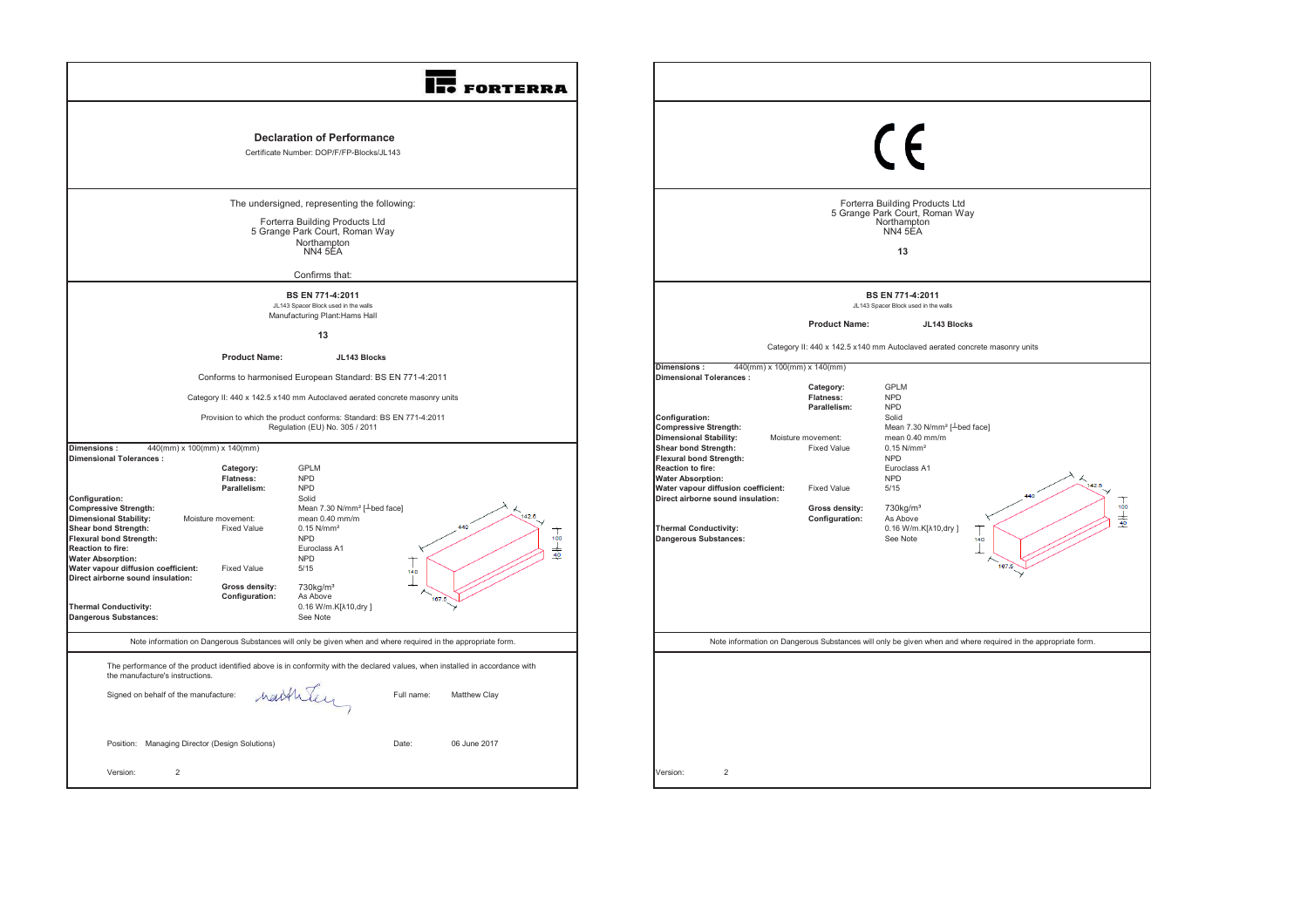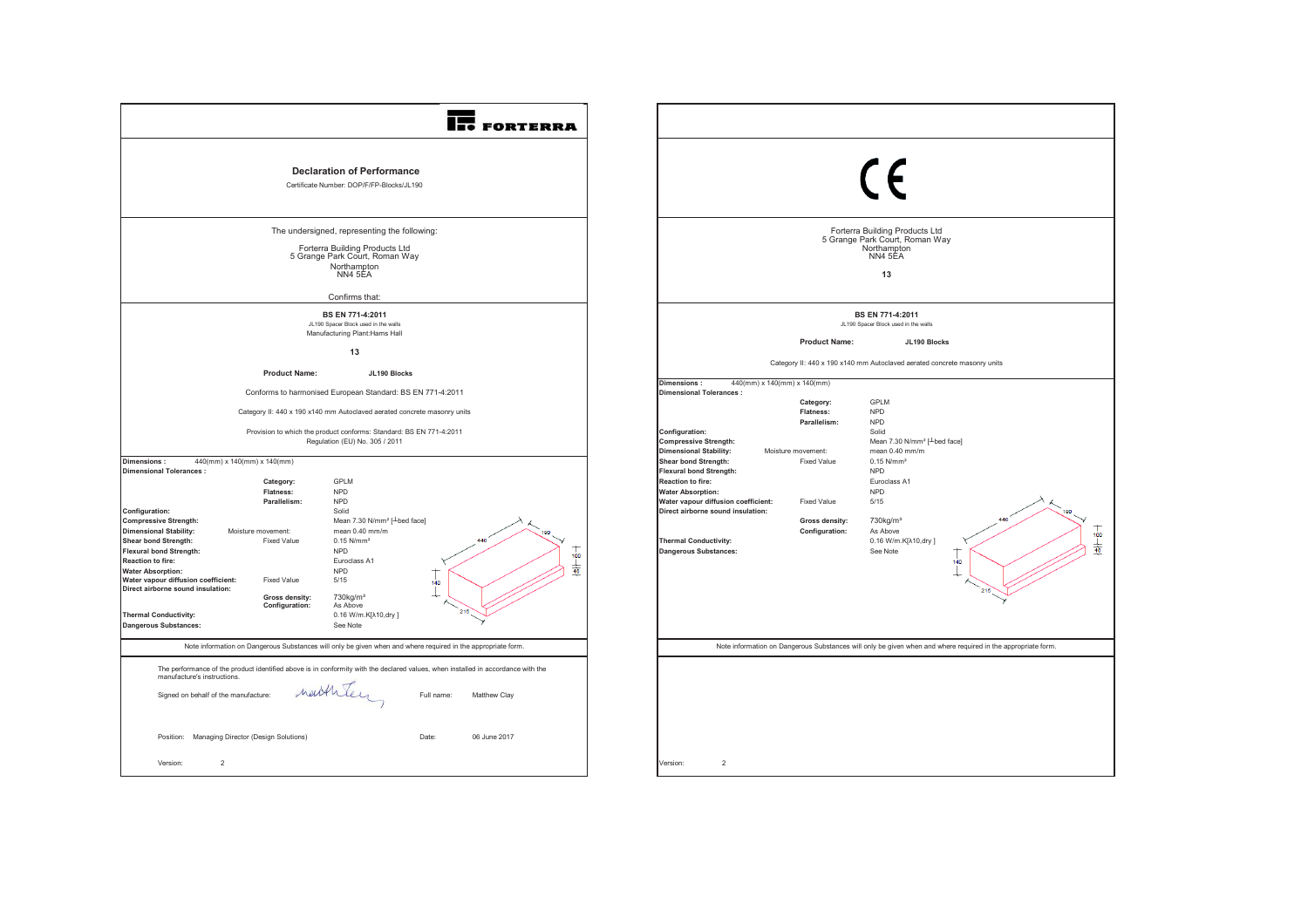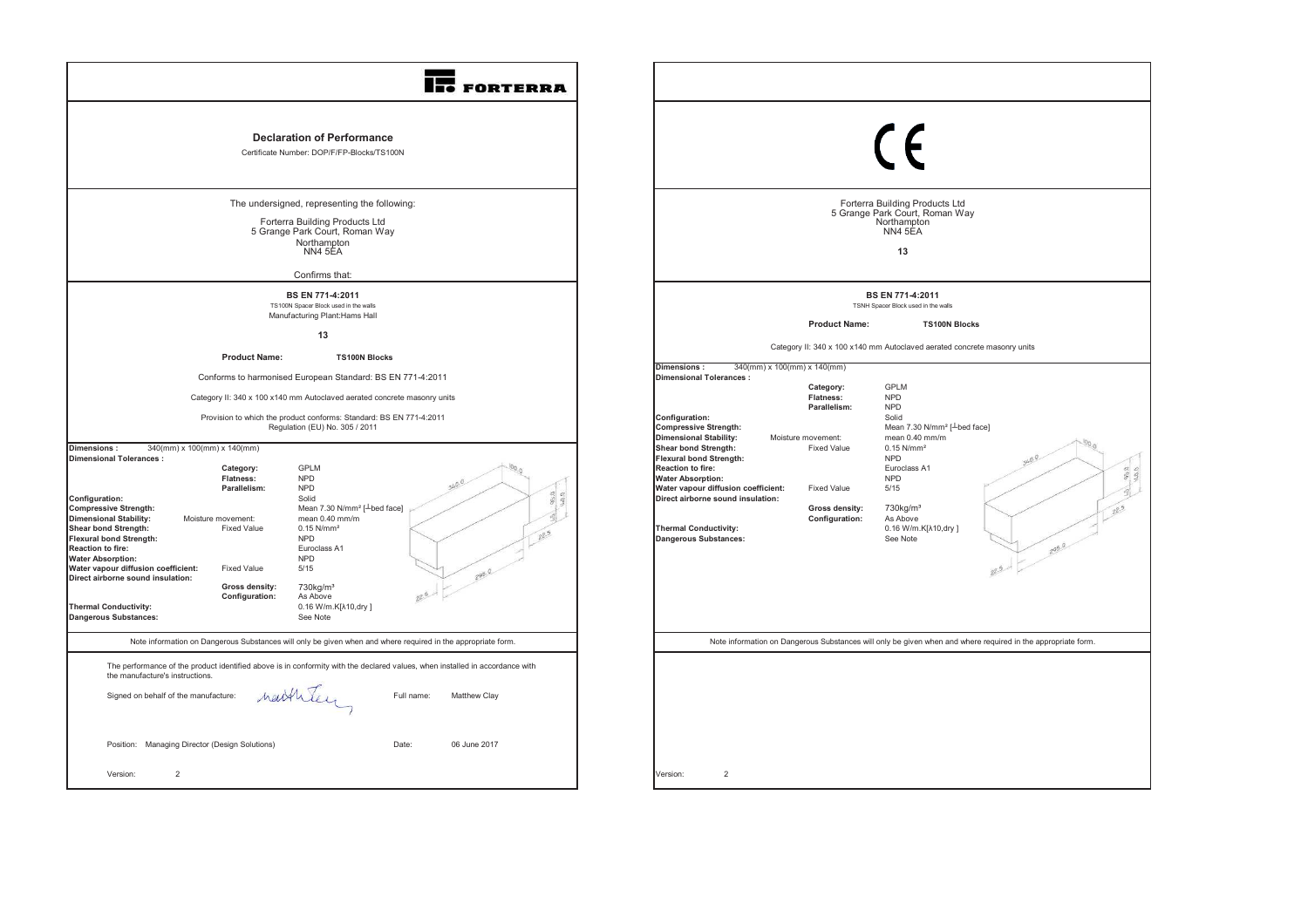| <b>FORTERRA</b>                                                                                                                                                                                                                                                                                                                                                                                                                                                                                                                                                                                                                                                                                                                                                                                                                                          |                                                                                                                                                                                                                                                                                                                                                                                                                                                                                                                                                                          |
|----------------------------------------------------------------------------------------------------------------------------------------------------------------------------------------------------------------------------------------------------------------------------------------------------------------------------------------------------------------------------------------------------------------------------------------------------------------------------------------------------------------------------------------------------------------------------------------------------------------------------------------------------------------------------------------------------------------------------------------------------------------------------------------------------------------------------------------------------------|--------------------------------------------------------------------------------------------------------------------------------------------------------------------------------------------------------------------------------------------------------------------------------------------------------------------------------------------------------------------------------------------------------------------------------------------------------------------------------------------------------------------------------------------------------------------------|
| <b>Declaration of Performance</b><br>Certificate Number: DOP/F/FP-Blocks/TS100W                                                                                                                                                                                                                                                                                                                                                                                                                                                                                                                                                                                                                                                                                                                                                                          | $\epsilon$                                                                                                                                                                                                                                                                                                                                                                                                                                                                                                                                                               |
| The undersigned, representing the following:<br>Forterra Building Products Ltd<br>5 Grange Park Court, Roman Way<br>Northampton<br>NN4 5EA                                                                                                                                                                                                                                                                                                                                                                                                                                                                                                                                                                                                                                                                                                               | Forterra Building Products Ltd<br>5 Grange Park Court, Roman Way<br>Northampton<br>NN4 5EA<br>13                                                                                                                                                                                                                                                                                                                                                                                                                                                                         |
| Confirms that:<br>BS EN 771-4:2011<br>TS100W Spacer Block used in the walls<br>Manufacturing Plant: Hams Hall<br>13                                                                                                                                                                                                                                                                                                                                                                                                                                                                                                                                                                                                                                                                                                                                      | BS EN 771-4:2011<br>TSN Spacer Block used in the walls<br><b>Product Name:</b><br><b>TS100W Blocks</b>                                                                                                                                                                                                                                                                                                                                                                                                                                                                   |
| <b>Product Name:</b><br><b>TS100W Blocks</b><br>Conforms to harmonised European Standard: BS EN 771-4:2011<br>Category II: 530 x 100 x140 mm Autoclaved aerated concrete masonry units<br>Provision to which the product conforms: Standard: BS EN 771-4:2011<br>Regulation (EU) No. 305 / 2011                                                                                                                                                                                                                                                                                                                                                                                                                                                                                                                                                          | Category II: 530 x 100 x140 mm Autoclaved aerated concrete masonry units<br>Dimensions:<br>530(mm) x 100(mm) x 140(mm)<br><b>Dimensional Tolerances:</b><br>GPLM<br>Category:<br>Flatness:<br><b>NPD</b><br><b>NPD</b><br>Parallelism:<br>Configuration:<br>Solid<br><b>Compressive Strength:</b><br>Mean 7.30 N/mm <sup>2</sup> [ <sup>1</sup> bed face]                                                                                                                                                                                                                |
| Dimensions:<br>530(mm) x 100(mm) x 140(mm)<br><b>Dimensional Tolerances:</b><br>GPLM<br>Category:<br><b>Flatness:</b><br><b>NPD</b><br>Parallelism:<br><b>NPD</b><br>Configuration:<br>Solid<br><b>Compressive Strength:</b><br>Mean 7.30 N/mm <sup>2</sup> [-bed face]<br><b>Dimensional Stability:</b><br>Moisture movement:<br>mean 0.40 mm/m<br>$0.15$ N/mm <sup>2</sup><br>Shear bond Strength:<br><b>Fixed Value</b><br><b>Flexural bond Strength:</b><br><b>NPD</b><br>Reaction to fire:<br>Euroclass A1<br><b>Water Absorption:</b><br><b>NPD</b><br>Water vapour diffusion coefficient:<br><b>Fixed Value</b><br>5/15<br>Direct airborne sound insulation:<br>730kg/m <sup>3</sup><br>Gross density:<br>Configuration:<br>As Above<br><b>Thermal Conductivity:</b><br>0.16 W/m.K[ $\lambda$ 10,dry]<br><b>Dangerous Substances:</b><br>See Note | <b>Dimensional Stability:</b><br>mean 0.40 mm/m<br>Moisture movement:<br>Shear bond Strength:<br>$0.15$ N/mm <sup>2</sup><br><b>Fixed Value</b><br>Flexural bond Strength:<br><b>NPD</b><br>Reaction to fire:<br>Euroclass A1<br><b>Water Absorption:</b><br><b>NPD</b><br>Water vapour diffusion coefficient:<br><b>Fixed Value</b><br>5/15<br>Direct airborne sound insulation:<br>730kg/m <sup>3</sup><br>Gross density:<br>Configuration:<br>As Above<br><b>Thermal Conductivity:</b><br>0.16 W/m.K[ $\lambda$ 10,dry]<br>Dangerous Substances:<br>See Note<br>485.0 |
| Note information on Dangerous Substances will only be given when and where required in the appropriate form.<br>The performance of the product identified above is in conformity with the declared values, when installed in accordance with<br>the manufacture's instructions.<br>neitheley<br>Signed on behalf of the manufacture:<br>Full name:<br>Matthew Clay<br>Position: Managing Director (Design Solutions)<br>Date:<br>06 June 2017<br>Version:<br>$\overline{2}$                                                                                                                                                                                                                                                                                                                                                                              | Note information on Dangerous Substances will only be given when and where required in the appropriate form                                                                                                                                                                                                                                                                                                                                                                                                                                                              |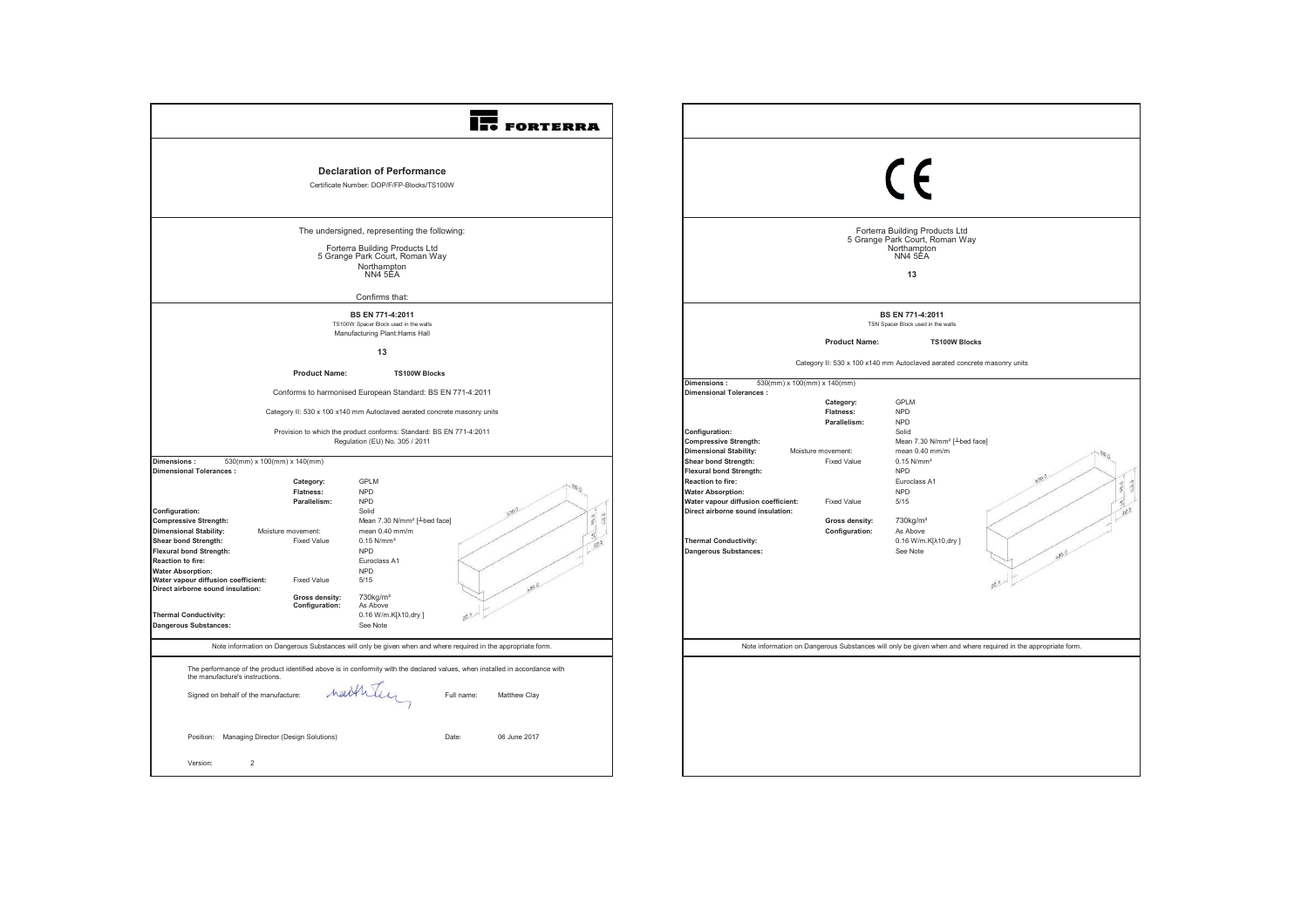